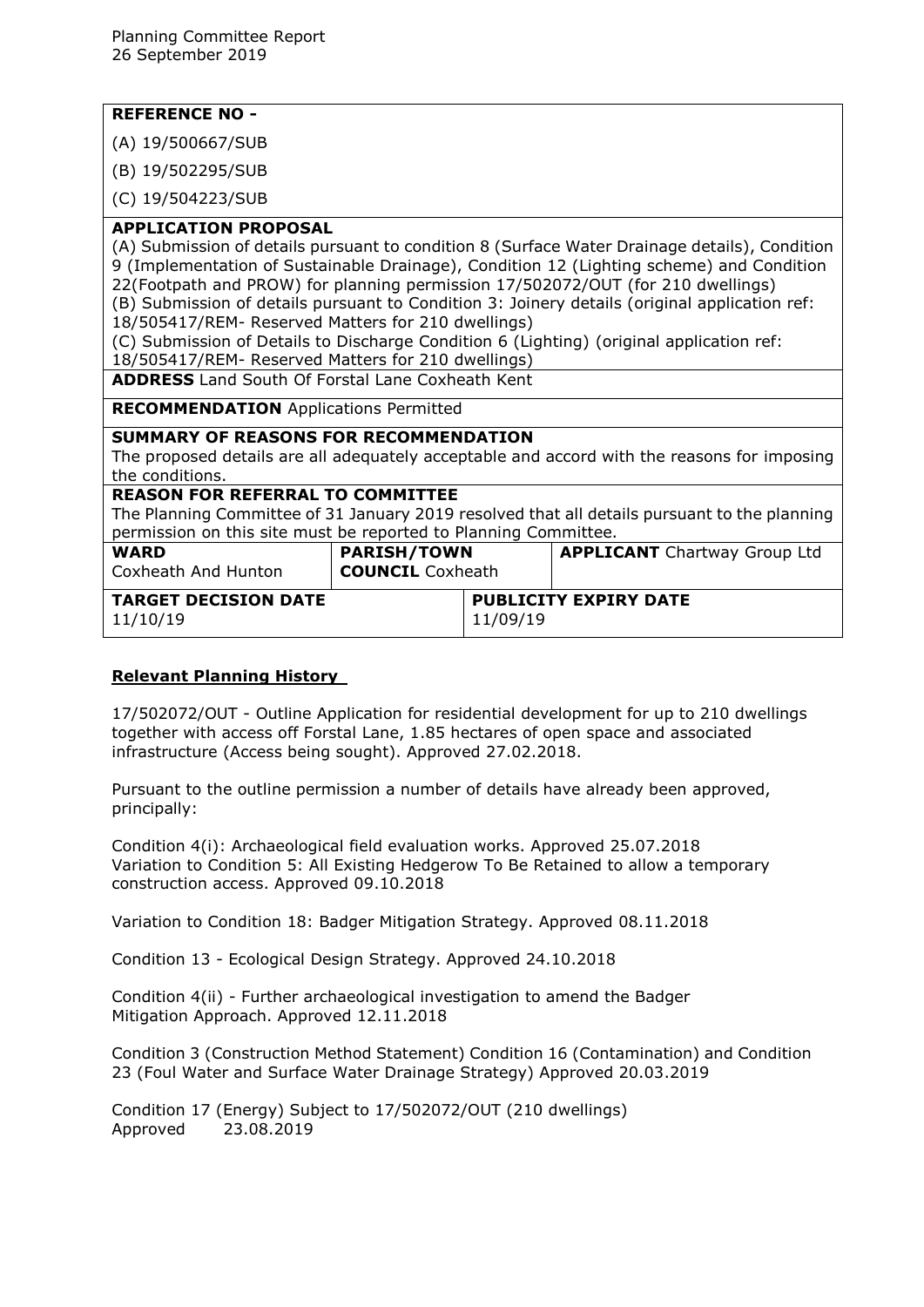18/505417/REM; Approval of Reserved Matters for Appearance, Layout, Scale and Landscaping and details pursuant to conditions 6 (Arboricultural Method Statement); 7 (Tree Protection) and 24 (Minimise Risk of Crime). Approved 18.02.2019

Pursuant to the Reserved Matters consent, details have already been approved as follows:

Condition 2 (materials), condition 4 (ragstone) Approved 23.08.2019

# **MAIN REPORT**

### **1. DESCRIPTION OF SITE**

- 1.01 The site is now under construction. It has an area of 7.79ha and lies to the south of Forstal Lane, adjoining the existing estate of Park Way and Mill Road to the west and north of the recently constructed housing development of Willow Grange.
- 1.02 The site is generally enclosed by hedgerows to its boundaries. The site has an access onto Forstal Lane to the northern boundary and a public footpath, KM67 runs north to south along the eastern boundary, into the Willow Grange development and then to Heath Road. To the North East of the site, Forstal Lane becomes Well Street, a narrow lane which leads to Loose.

### **2. PROPOSAL**

- 2.01 This report deals with 3 applications that seek to discharge details required by 4 conditions attached to the outline planning permission and 2 conditions attached to the reserved matters consent.
- 2.02 The submitted details for Surface Water Drainage are for a piped network which will remove surface water from the roof areas and roads and allow infiltration to ground within the site. SuDS features to the west of the site (an infiltration swale and 2 infiltration basins) are downstream of 3 separate surface water drainage networks.
- 2.03 An overland flow currently runs through the site from south to north and this is to be maintained with flows being diverted around the basins via linking shallow swales. The submitted report states it is demonstrated that the surface water can be disposed of without increased risk of flooding and moreover that the 1 in 30 year storm event will be held fully within the pipework without flooding.
- 2.04 The piped drainage network will be installed as the development progresses and the swale and infiltration basins will be in place prior to first occupation. Maintaining of the drainage system and SuDS features will be by an Estate Management Company (to be funded by service charges). A separate fund will provide for the anticipated replacement cost of the major components. The main surface water drains in the road, all manholes, pipework and the pumping station will be adopted under a Section 104 agreement with ICOSA (this is an Ofwat regulated water company, licenced to operate public water and wastewater networks as appointed statutory undertakers instead of SWS).
- 2.05 The submitted ground investigation report states that there will be no risk to controlled waters from surface water discharge from the site, nor any ground stability issues resulting.
- 2.06 The lighting details for condition 12 of the outline planning permission and condition 6 of the Reserved Matters application comprises a total of 20 black columns (5m high) plus 41 black bollard lights. All have LED lights in the "yellow" coloured range rather than the conventional "blue" and so are more appropriate for ecological interests. The columns are generally at the main entrance and on the main spine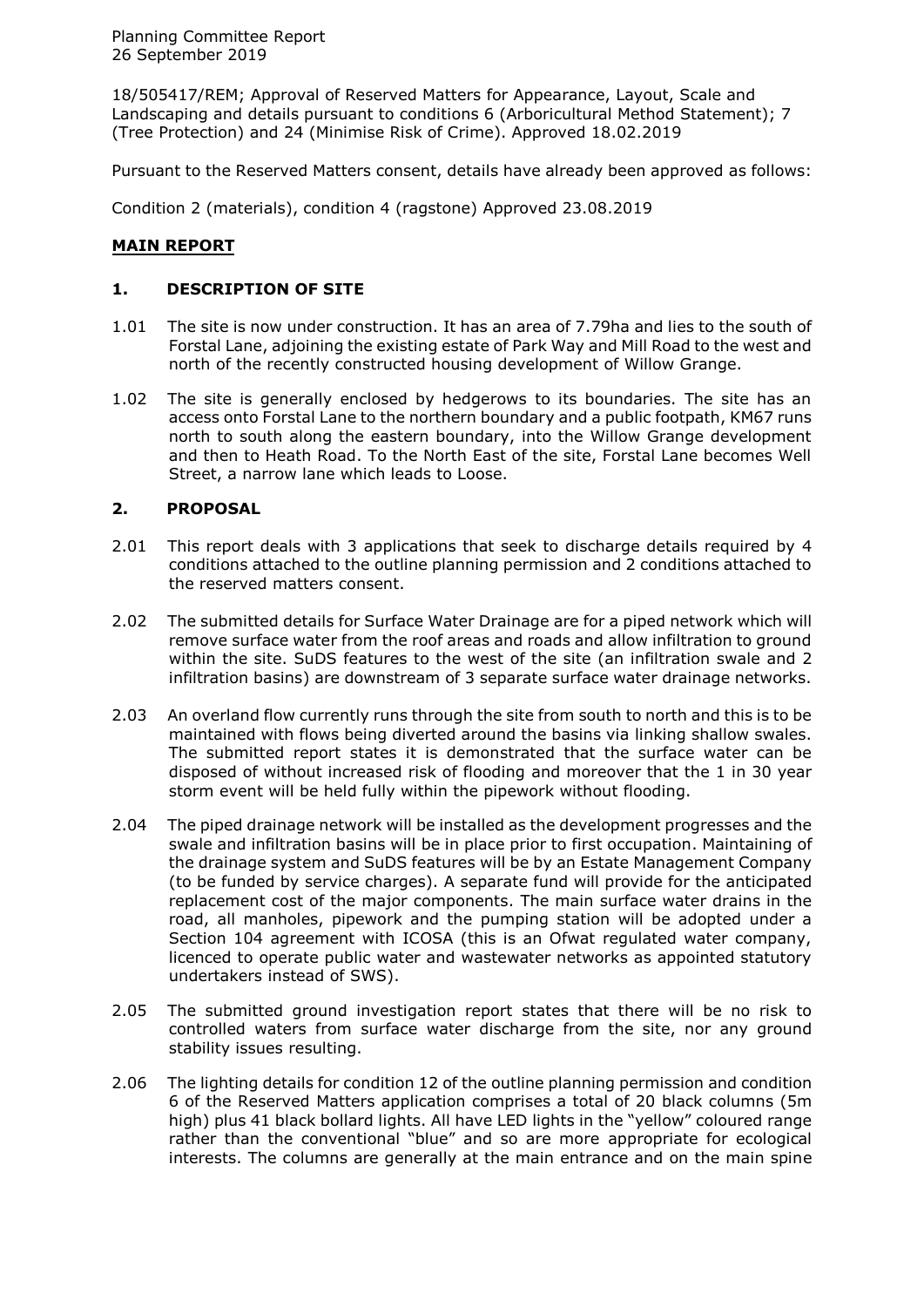road and the bollard lights are at the peripheries of the development including along Forstal Lane and facing the Open Spaces north and east of the development.

- 2.07 In addition, each dwelling is to have PIR LED lighting units affixed near the front and rear doors.
- 2.08 The details of the footpath and PROW on the eastern side of the Open Space will adhere to the designated alignment and will comprise a 2.5m wide (albeit tapering to 1m wide at the 2 boundaries of Willow Grange and Well Street) of limestone gravel on a type 1 granular base over a geotextile membrane. The path will be edged by treated timber edging regularly staked into the ground. The will be a network of surfaced and mown paths connecting to the PROW.
- 2.09 The joinery details are UPVC double glazed units. Soffits and bargeboards to be timber.

### **3. POLICY AND OTHER CONSIDERATIONS**

National Planning Policy Framework (NPPF) National Planning Practice Guidance (NPPG) Maidstone Borough Local Plan 2017 H1 (58); DM1

#### **4. LOCAL REPRESENTATIONS**

#### **Local Residents:**

### 4.01 n/a

### **5. CONSULTATIONS**

(Please note that summaries of consultation responses are set out below with the response discussed in more detail in the main report where considered necessary)

Loose PC:

5.01 No Comments

#### KCC (Flood and Water Management)

- 5.02 11 April 2019: More infiltration testing needed, in full accordance with the BRE365:2016 test procedure.
- 5.03 4 July 2019: Revised calculations demonstrate that the drainage system appears to operate satisfactorily. We are therefore able to recommend condition 8 be discharged. The Drainage Maintenance & Management Manual requires updating to include a timetable for implementation, the latest drainage layouts, drainage features and proposals to offer sewers for adoption by Icosa water.
- 5.04 23 July 2019: No objection to the discharge of condition 9 based upon the revised Drainage Maintenance & Management Manual. Although we previously recommended discharge of condition 8, the drainage plans have been modified since.
- 5.05 29 August 2019: The applicant has resubmitted the calculations for the design and has demonstrated appropriate operation of the drainage system. We recommend discharge of condition 8.

SWS

5.06 Under current legislation and guidance Sustainable Urban Drainage Systems (SUDS) rely upon facilities which Southern Water currently does not adopt. No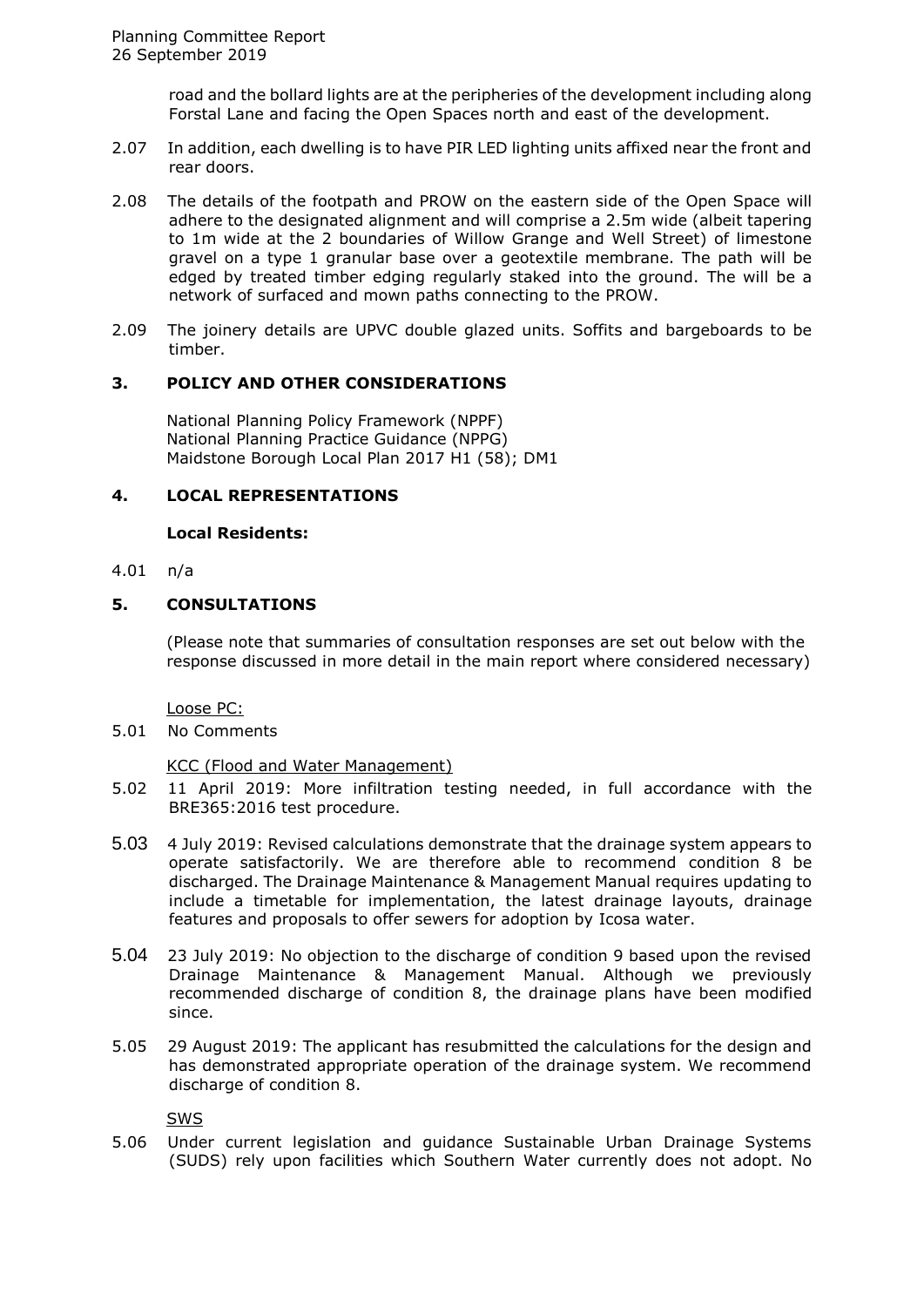soakaways, swales, ponds, watercourses or any other surface water retaining or conveying features should be located within 5 metres of a pumping station

### **6. APPRAISAL**

#### **Main Issues**

- 6.01 The key issues for consideration relate to:
	- Adequacy of the proposed surface water drainage system and future maintenance
	- Lighting
	- Footpaths to PROW and upgrade of PROW

### **Surface Water Drainage**

- 6.02 The system needs to accommodate all water from roofs and hard surfaces on site before being discharged at an agreed rate to the receiving watercourse, it needs to prevent silt, mud and other pollutants from entering the downstream watercourses and appropriate allowances for climate change must be incorporated. There must be no resultant unacceptable risk to controlled waters and/or ground stability.
- 6.03 The developer has now provided clear information as to responsibilities and details of future maintenance regimes to arrangements to secure the operation of the sustainable drainage system throughout its lifetime.
- 6.04 KCC as Lead Local Flood Authority is now satisfied that the scheme as amended is acceptable in regard of both conditions 8 and 9.
- 6.05 The ponds will have shallow side slopes for a naturalistic appearance within the Open Space. Fencing in the interests of safety will only be in the vicinity and immediately near to the head walls leading into the ponds.

# **Lighting**

- 6.06 The lighting proposed is an acceptable compromise between safety needed by adequate and even lux levels and rural visual amenity/avoidance of light pollution. The scheme uses low bollards on the sensitive site peripheries, where they are spaced with approx. 20m gaps.
- 6.07 All of the columns and bollards units have a 3000k colour temperature (ie towards the yellow end of the spectrum) which is sensitive to both vernacular and biodiversity and are designed to minimise upward light spillage.
- 6.08 The inclusion of a consistent scheme of PIR domestic lights to the dwellings' external doors assists in ensuring that sensitive units are installed rather than letting future occupiers install their own, thus minimising long term impact of external lighting at the site. One of the models comes in a soft yellow light tone which is appropriate in this rural locality.
- 6.09 The objective of the condition was to minimise disturbance to wildlife and reduce light pollution and spillage. I am satisfied that the lighting numbers and types strikes a satisfactory compromise between those objectives and safety for residents. Peripheral lighting to the site, close to where there may be habitat suitable for bats is negligible. The tone of the LEDs in the streetlights and bollards is the most sensitive from a biodiversity point of view.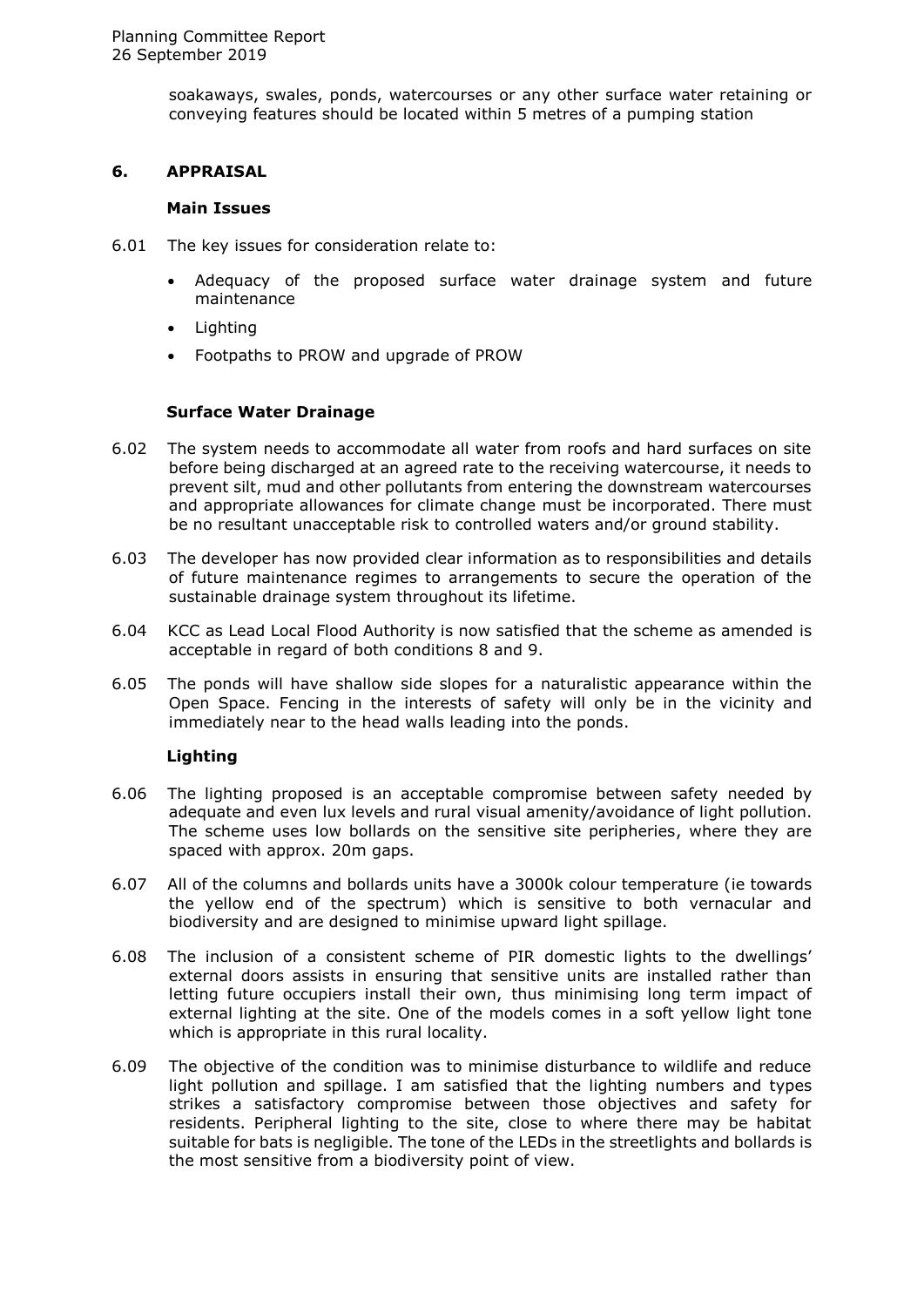### **Footpath and PROW**

6.10 The objective of this condition was to secure an upgrade of KM67 and show pedestrian links to it from the housing area which in this case means crossing the Public Open Space. This matter was in fact considered in some detail at the RM stage and the details submitted reflect the approval which was a compromise between anticipating likely pedestrian desire lines and not over-urbanising the Open Space (being 3 formal paths and 2 mown ones). The upgrade details of KM67 have been designed in liaison with the PROW officers at KCC.

#### **Other Matters**

6.11 Design of the joinery features are considered to be acceptable in the context of the development

# **7. CONCLUSION**

7.01 The proposed details are all adequately acceptable and accord with the reasons for imposing the conditions.

### **8. RECOMMENDATION**

### **(A) 19/500667/SUB**

Approve the submitted details.

#### **Informative**

- 1) This decision is based on the following documents/drawings: 7054/1065 C3 Pond Sections; Site Drainage 7054/1061 C9; Site Drainage 7054/1062 C11; Site Drainage 7054/1063 C11; Ph 3 Site Investigation Report; Drainage Statement; Drainage Report; Drainage Maintenance and Management Manual; Landscape Design Statement; 4755-LLB-XX-XX-DR-L-0003 Rev P07 Indicative Landscape Masterplan; PROW Specification; External Lighting Specification; 14167-1-G Lighting Layout Plan.
- 2) You are reminded that under condition 6 of 18/505417/REM, any changes to external lighting to dwellings, roads and paths will need to be approved by the Local Planning Authority.

# **(B) 19/502295/SUB**

Approve the submitted details.

#### **Informative**

1) This decision is based on the following documents/drawings:

HD-0306/Rev.C2 (weatherboard); HD-0311/RevC2 (tile hung); 0302/Rev.C2; 0307/Rev.C2; HD-0308/Rev.C2; HD-0303/Rev.C2; HD-0312/Rev.C2; HD-0324/Rev.C2; HD-0223 rev C2

# **(C) 19/504223/SUB**

Approve the submitted details.

#### **Informatives**